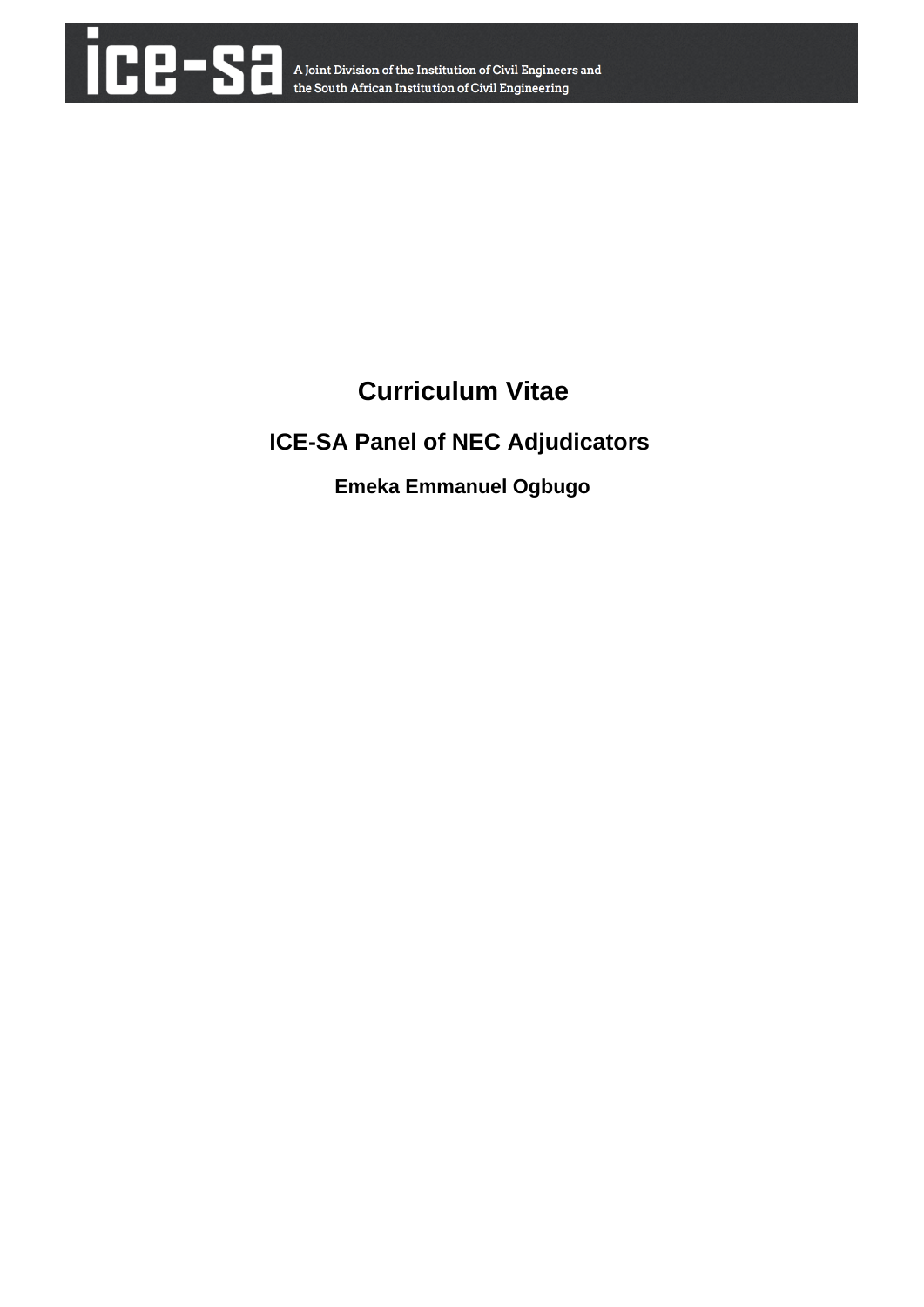

A Joint Division of the Institution of Civil Engineers and the South African Institution of Civil Engineering

### **Personal Details:**

**Forenames:** Emeka Emmanuel **Surname:** Ogbugo **Gender:** Male **Language:** English

### **Contact Details Contact Details**

 **Email:** emeka@gosiame.co.za **Cellphone:** 072 160 0693 **Home:** 072 160 0693 **Work:** 012 349 2454 **Fax:** 012 349 2027

 **Province:** Gauteng **Country:** South Africa **Town**: Pretoria

## **Professional**

**Company Name:** Gosiame Development Consultants (Pty) Ltd - Quantity Surveyors & Project **Managers Job Title:** Chairman

#### **Career Overview:**

| <b>Name of Organisation</b>                                             | <b>Position held</b>      | <b>Period</b> |
|-------------------------------------------------------------------------|---------------------------|---------------|
| Owete Osemenam & Nwosisi Quantity Surveyors,                            | <b>Assistant Quantity</b> | 1980 - 1983   |
| Lagos Nigeria                                                           | Surveyor                  |               |
| Emeka Osemenam & Associates, Quantity Surveyors,                        | <b>Quantity Surveyor</b>  | 1983 - 1987   |
| Lagos Nigeria                                                           |                           |               |
| Gaam Associates, Gaborone, Botswana - Quantity                          | Director                  | $1988 - 1998$ |
| Surveyors                                                               |                           |               |
| Gosiame Development Consultants (Pty) Ltd - Quantity Director/ Chairman |                           | 1998 to date  |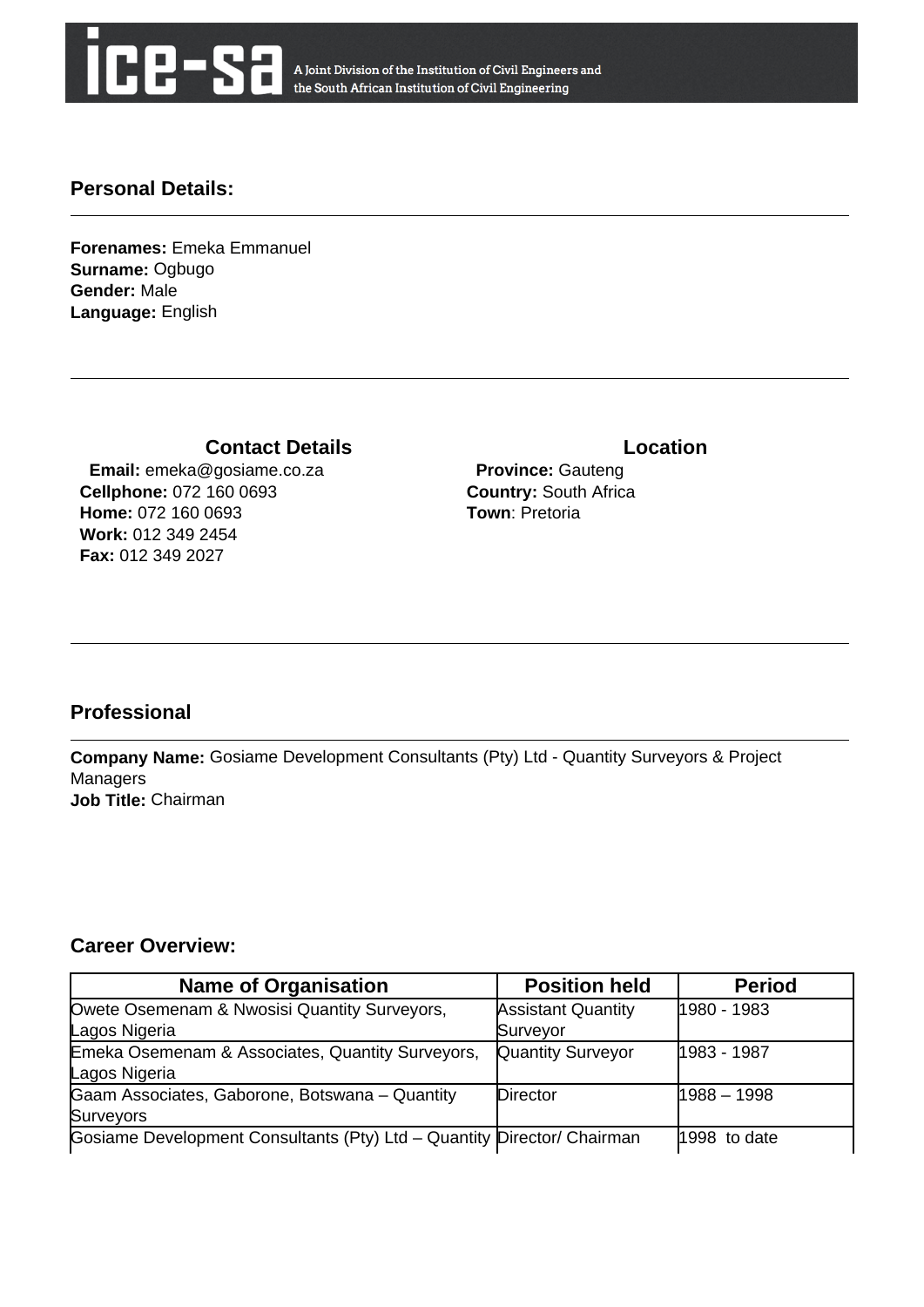

| <b>Name of Organisation</b>  | <b>Position held</b> | <b>Period</b> |
|------------------------------|----------------------|---------------|
| Surveyors & Project Managers |                      |               |

#### **NEC Experience:**

**Project Title:** South Rand Hospital **Project Description:** Renovation/ Upgrading Nurses' Residence **Client:** Gauteng Department of Infrastructure Development **Client's Contact Person:** Nthabiseng Mokgai **Client's Contact Person's Tel #:** 011 355 7000 **Nature of professional role:** Quantity Surveyor **Approximate Project Value (R million):** 35 **Status:** Completed (2012)

**Project Title:** Maratola Primary School **Project Description:** Renovation and New work **Client:** Gauteng Department of Infrastructure Development **Client's Contact Person:** Tongai Ramhewa **Client's Contact Person's Tel #:** 011 355 5000 **Nature of professional role:** Quantity Surveyor **Approximate Project Value (R million):** 40 **Status:** On-going

**Project Title:** Bonalesedi Nurses Residence **Project Description:** Refurbishment of Nurses quarters **Client:** Gauteng Department of Infrastructure Development **Client's Contact Person:** Nthabiseng Mokgai **Client's Contact Person's Tel #:** 011 355 7000 **Nature of professional role:** Quantity Surveyor **Approximate Project Value (R million):** 30 **Status:** On-going

### **Built Environment Experience:**

**Project Title:** Chris Hani Baragwanath Hospital **Project Description:** Upgrading **Client:** Gauteng Department of Infrastructure Development **Client's Contact Person:** Alex Ngakane **Client's Contact Person's Telephone Number:** 011 4293768 **Nature of Professional Role:** Construction Project Manager